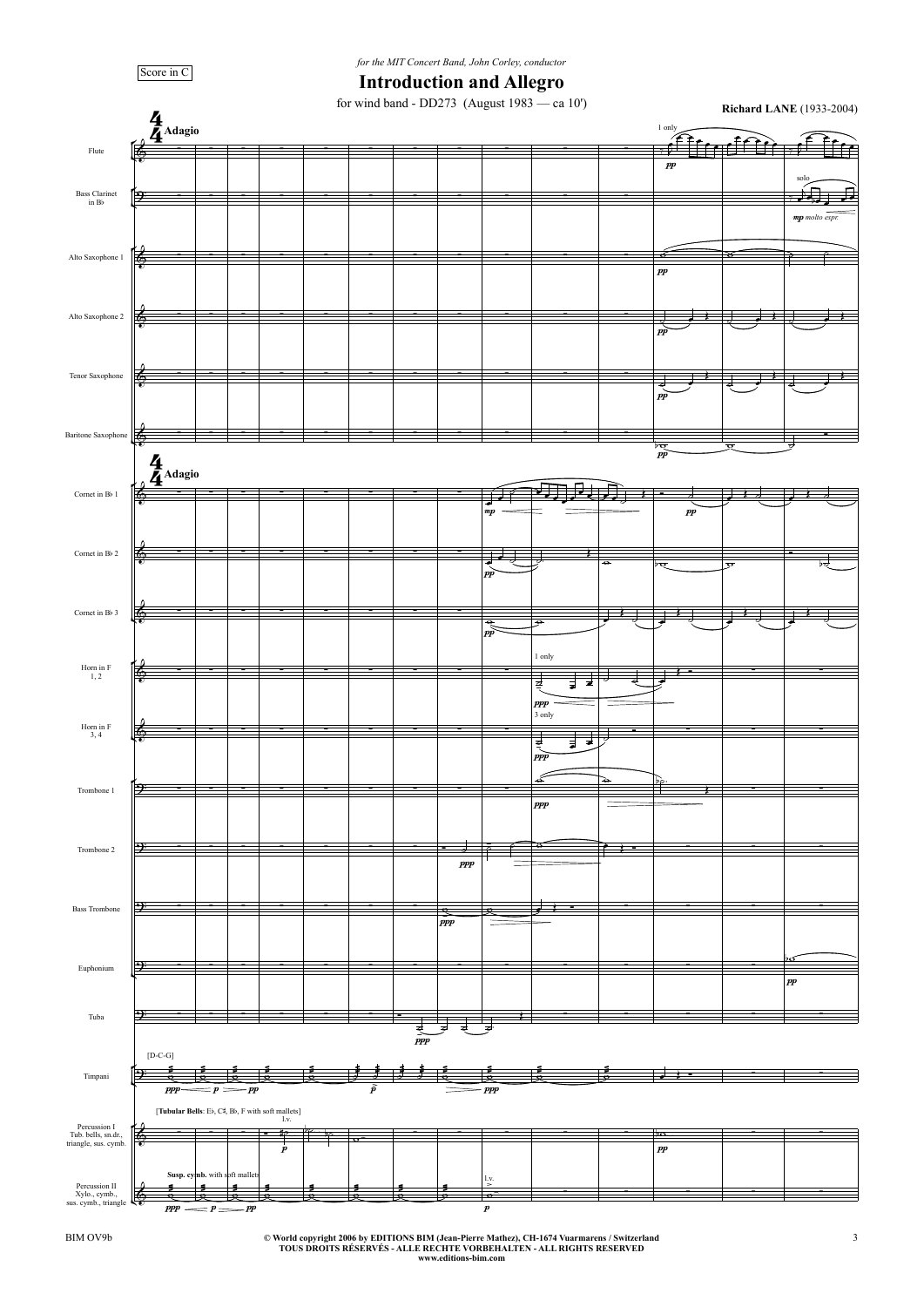

Unauthorized duplications are illegal - Les reproductions non-autorisées sont illicites - Unerlaubte Vervielfältigungen sind rechtswidrig BIM OV9b

4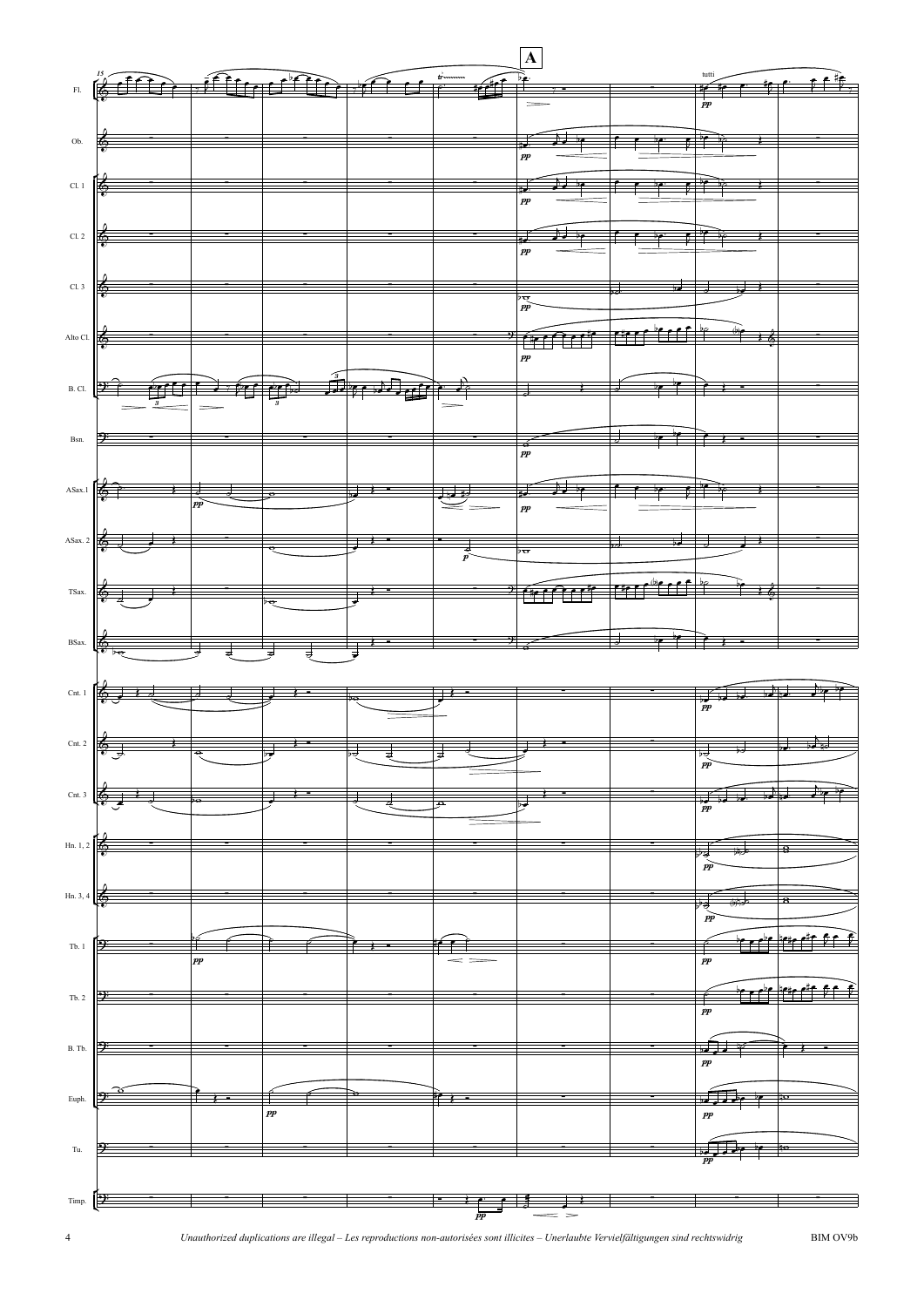

BIM OV9b Unauthorized duplications are illegal - Les reproductions non-autorisées sont illicites - Unerlaubte Vervielfältigungen sind rechtswidrig 5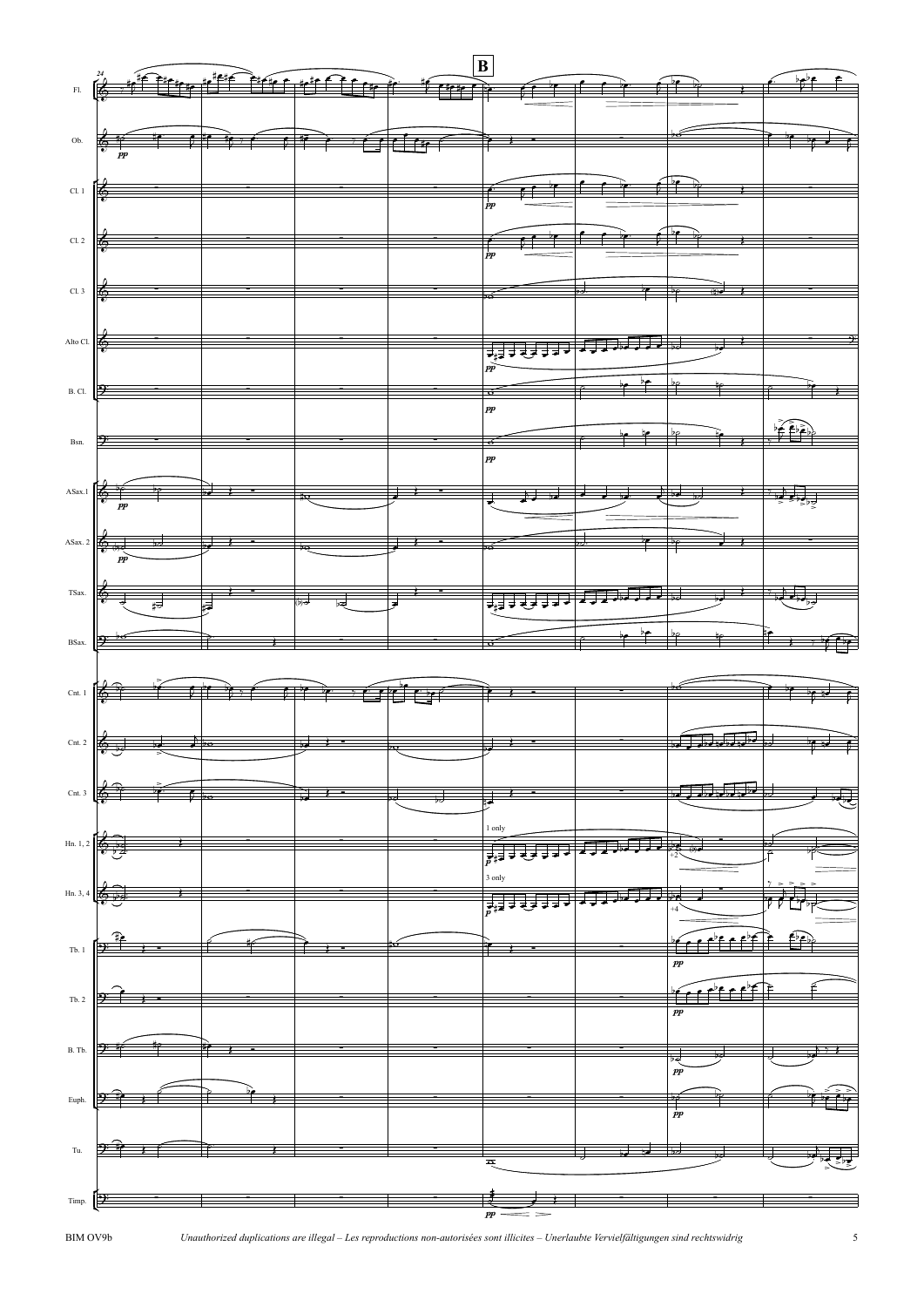

BIM OV9b

Unauthorized duplications are illegal - Les reproductions non-autorisées sont illicites - Unerlaubte Vervielfältigungen sind rechtswidrig 9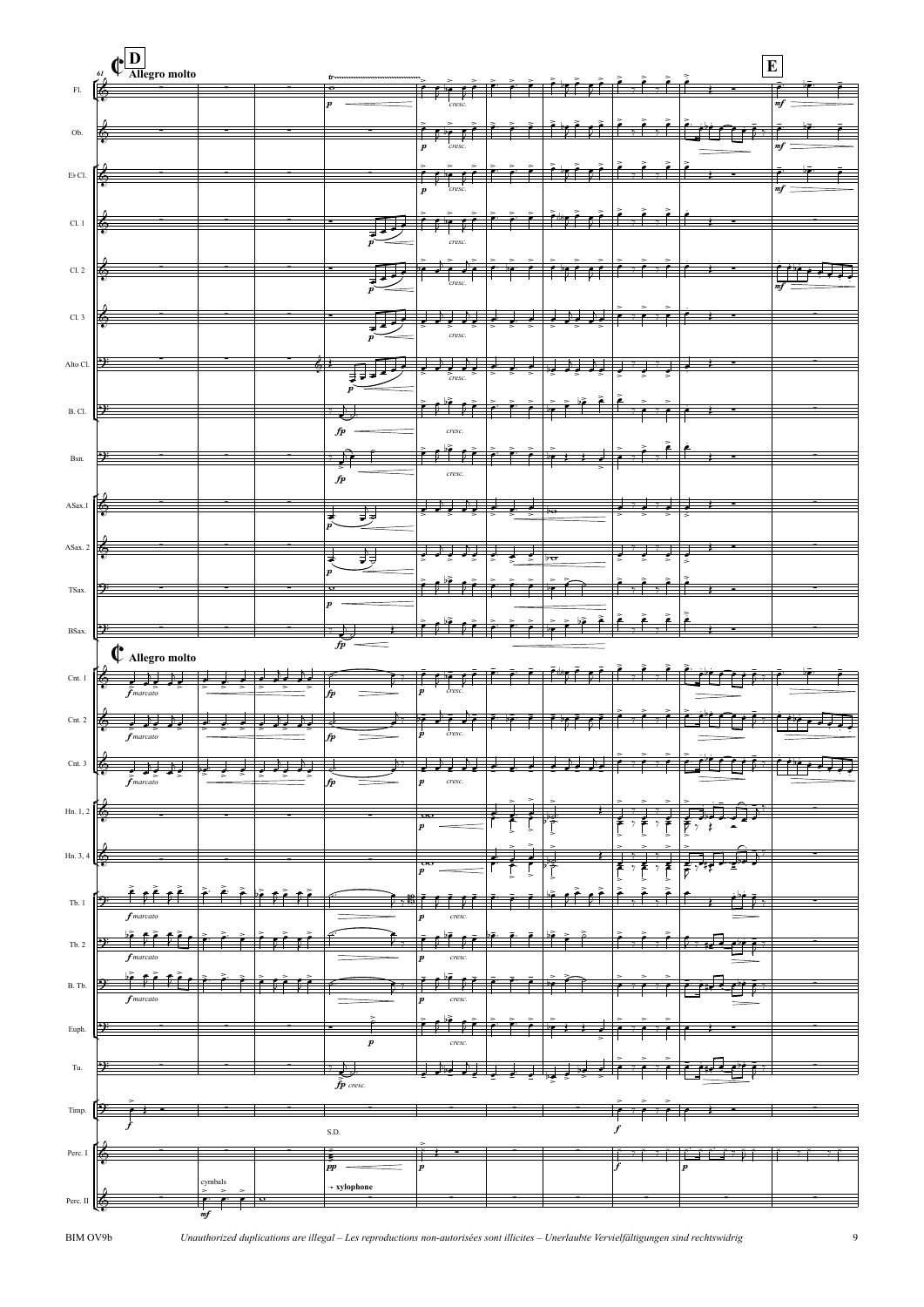



10

Unauthorized duplications are illegal - Les reproductions non-autorisées sont illicites - Unerlaubte Vervielfältigungen sind rechtswidrig BIM OV9b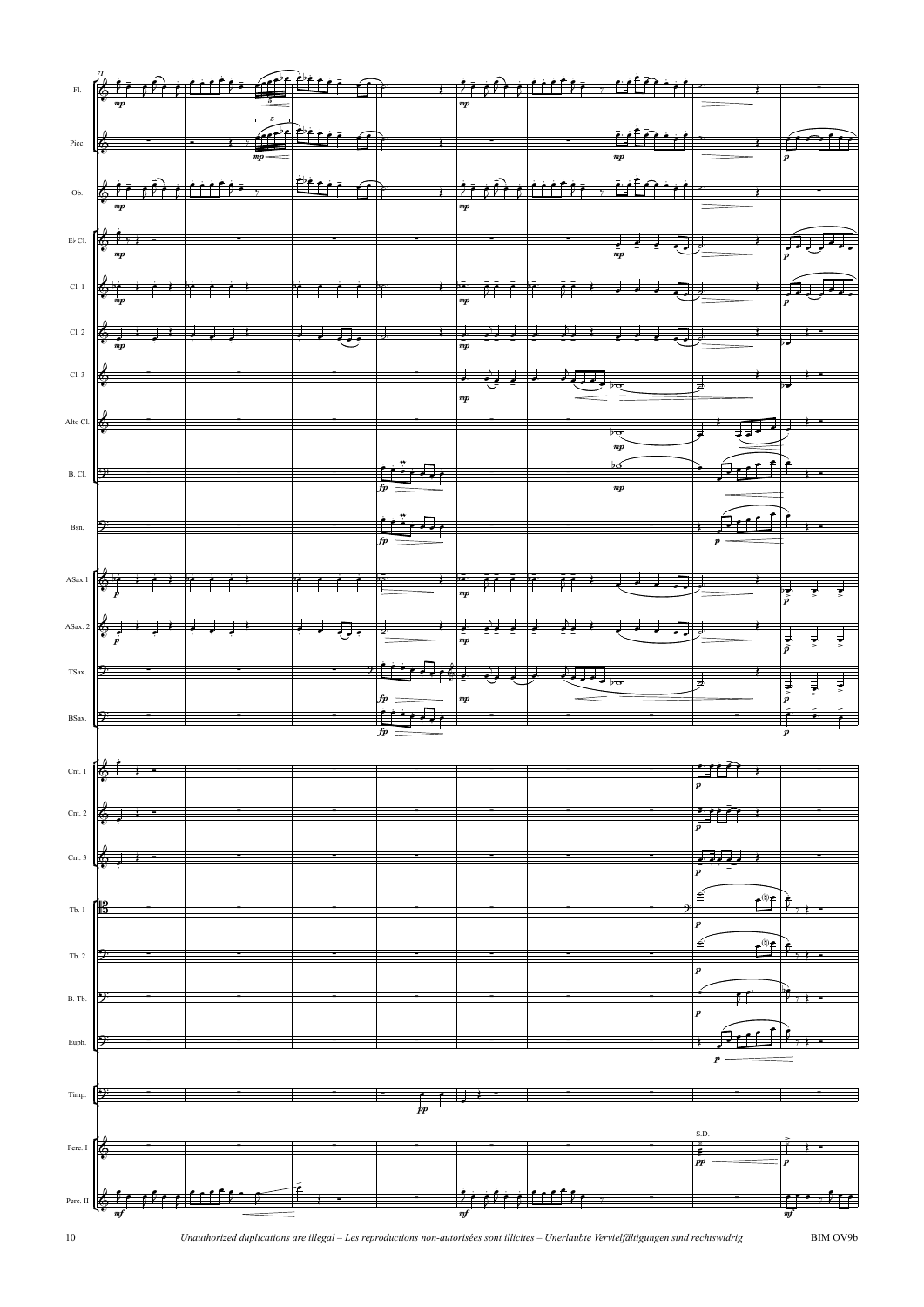

BIM OV9b

Unauthorized duplications are illegal - Les reproductions non-autorisées sont illicites - Unerlaubte Vervielfältigungen sind rechtswidrig 11